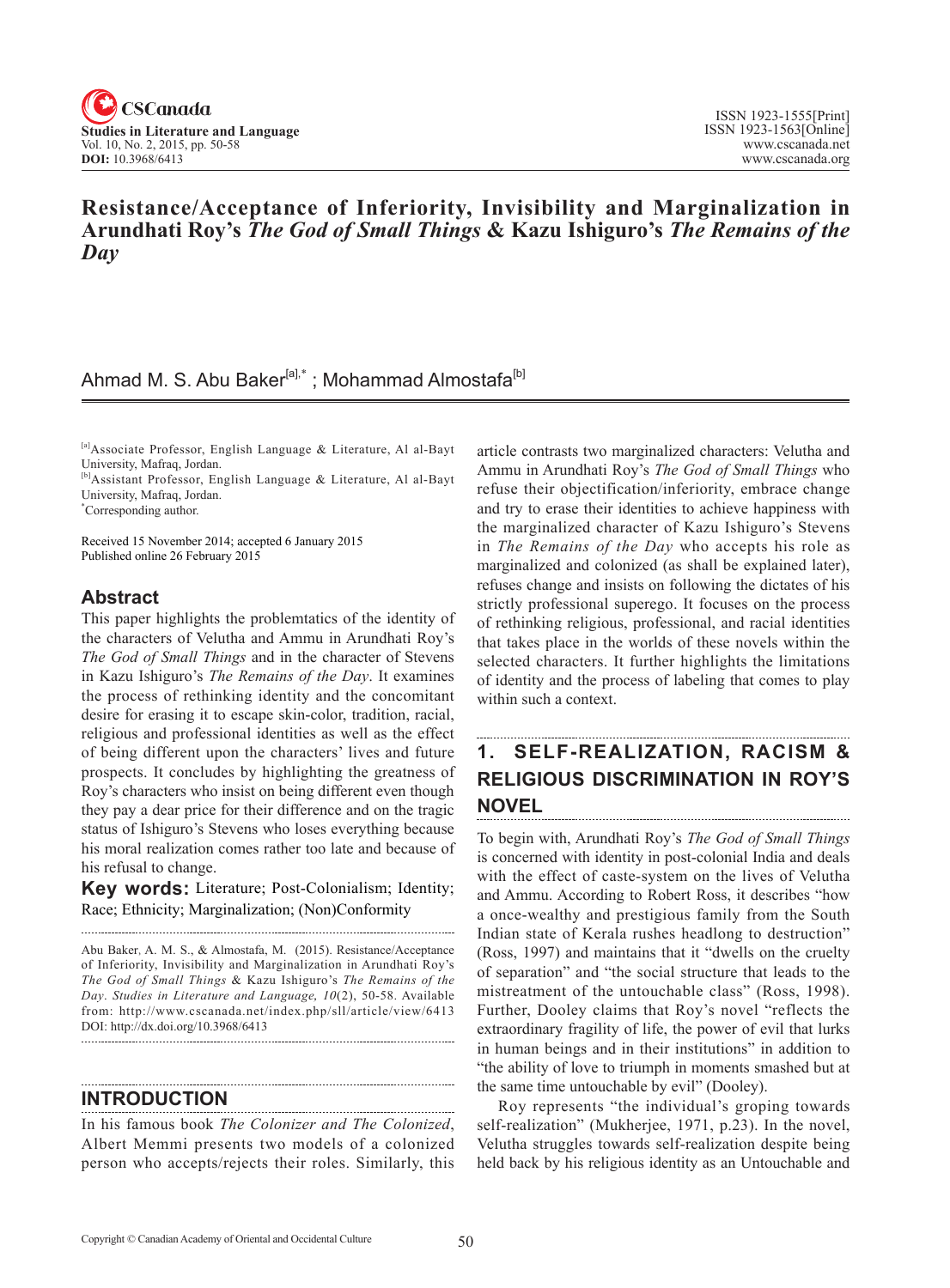Ammu does the same and ends up having an affair with him as a way of escaping her situation. Indeed, Roy's novel is concerned with love as a main theme and with the problematics of identity, especially the destructive aspect of what is colonially and/or socially considered an inferior identity. It reflects the suffering of Velutha because of his 'inferior' caste and of Ammu due to her gender. It describes in a very bitter-sweet manner the agonizing journey of self-discovery that these characters have to go through simply because they choose to be different.

The identity-related issues in Roy's novel inevitably lead to a discussion of Racism. The use of 'colour' to determine inferiority is demonstrated in Yarwood's discussion of "[t]he colonists' 'identikit' picture of a proper man" which relied on the colour of a person's skin to determine his worth (Yarwood, 1982, p.14). Further, the British philosopher David Hume states that "I am apt to suspect the negroes and in general all other species of men ... to be *naturally* inferior to the whites" (Yarwood, 1982, p.16, our italics). Hence, Velutha is doubly inferior because of his caste, and because he "was so black" (p.73). Evidently, white Indians look down upon black ones just like white British colonisers used to look at Indians of all colours.

According to Calvin Hall, "Race prejudice is often due to predicate thinking" (Hall, 1954, p.40). Hall explains that "predicate thinking" causes people to regard the black people negatively as "being bad and dirty" since "negroes are dark-skinned and because darkness is associated with wickedness and dirt" (Hall, 1954, p.40). Baby Kochamma wonders how Ammu could "*stand*" the "*particular smell*" of "*these Parvans?*" (p.78). Like a colonized individual, Velutha is destined "to drown in an anonymous collectivity ('They are this.' 'They are all the same.')" (Memmi, 1974, pp.85-86). Hence, all Parvans have a "particular" bad smell. Terry Eagleton, citing Hegel, maintains that "there comes a point … at which 'pure' difference merely collapses back into 'pure' identity, united as they are in their utter indeterminacy" (Eagleton et al., 1990, p.36). In Velutha's case, his extremely black colour and being an untouchable collapse into a pure identity of being the ultimate inferior outsider.

Indeed, being black is not Velutha's only problem. He is also an Untouchable and realizes that being so, holds him back from realizing his potential. Dooley claims that "Untouchables … are the scapegoats of a society environmentally and culturally infected and broken at every level of its being" (Dooley). Truly, because of his inferior caste, Velutha is condemned to remain an invisible man who leaves "no footprints in sand, no ripples in water, no image in mirrors" (p.216). He is doomed to remain an absence of presence. He works as a carpenter, but "if only he hadn't been a Paravan, he might have become an engineer" (p.75). Being a Paravan prevents him from reaching his full potential.

Velutha suffers from religious discrimination just like his grandfather, Kelan, who "converted to Christianity and joined the Anglican Church to escape the scourge of Untouchability" only to discover that he "had jumped from the frying pan into the fire" (p.74), because he discovered, like many others, that "[t]hey were made to have separate churches, with separate services, and separate priests" (p.74). Christianity fails to eliminate racism within the Indian community as the caste-system is maintained within the introduced Christian religious discourse which is depicted as a religion only for white people like Father Mulligan.

#### **2. VELTHUA & AMMU – RESISTANCE AS SELF-ASSERTION**

Living in such a hostile environment and feeling rejected by society helps one understand why Velutha feels free in Nature, a place where he is free from racism. He feels "he belonged to it [river]. That it belonged to him. The water. The mud. The trees" (p.333). Nature becomes the proper realm for an invisible Untouchable man like Velutha. It becomes a superior substitute for religion and society that are depicted as domains of racism and destructive to 'sub-humans' like Velutha, and it shapes his superego thus making him *naturally* fall in love with Ammu and forget about all the *artificial* religio-cultural restrictions that prevent him from being with her. Further, when Ammu and Velutha fall in love, they "linked their fates, their futures (their Love, their Madness, their Hope, their Infinite Joy)" to the fate of a spider (p.339). This link reflects their feelings of insignificance and dehumanization, and their fear for the future of this relationship which could be crushed as easily as this spider.

Velutha wished to silence his brain and escape to another world where he is free to be with Ammu. "His mind, suddenly impossibly old, floated out of his body and hovered high above him in the air, from where it jabbered useless warnings" (p.285). He wanted to enjoy and live in the moment and freeze it if possible. What he really wanted was to "[s]leep and wake up in another world. *With the smell of her skin in the air that he breathed. Her body on his*" (pp.285-86). Dooley argues that Velutha's sexual affair with Ammu is "a double violation of social mores" because "she has forfeited the right to her own sexuality through her marriage and subsequent divorce, and because Velutha is a member of the Untouchable caste" (Dooley). Hence, Ammu loses her right for enjoying a sexual relationship with another man because she is divorced and violates the caste system by sleeping with an untouchable.

Ammu realizes that "History's fiends returned to claim them. To rewrap them in its old, scarred pelt and drag them back to where they really lived" (p.335). The "fiends"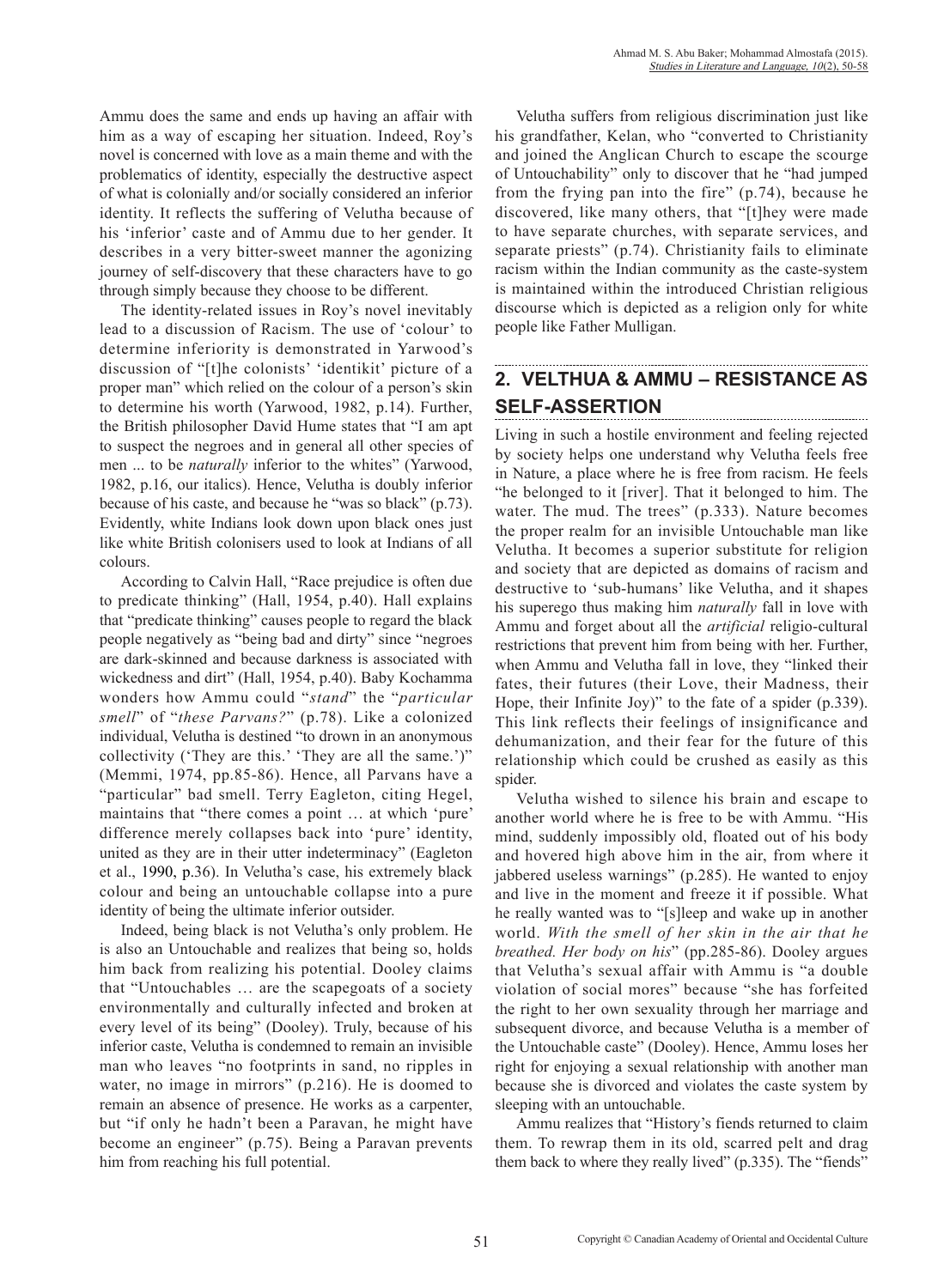will shatter the dream world Velutha has built for her and force them to face cruel reality. Making love to Velutha, is Ammu's act of self-assertion, and an act of mutiny against the social codes that slandered her upon her return to Ayemenem with "constant, high, whining mewl of local disapproval" (p.43) for being a divorcee. To Velutha, however, being with Ammu was his act of rebellion against society's oppressive codes, values and religious beliefs. In the cruel world of reality "the Love Laws lay down who should be loved. And how. And how much" (p.177). He realizes that society will not approve of his relationship with Ammu, that he "*could lose everything*", and that "he was about to enter a tunnel whose only egress was his own annihilation" (p.333). The world of reality will not only shatter their dream world but will also punish them severely for their transgressions. It is "[a]s though they knew already that for each tremor of pleasure they would pay for with an equal measure of pain" and "that how far they went would be measured against how far they would be taken" (p.335).

# **3. THE SOCIETY FIGHTS BACK**

The police attack reflects the racist upper hand of society that sentences to death anyone who commits such a transgression. The police do not feel "any kinship" even "*biologically*" that Velutha "was a fellow creature" because this connection "had been *severed* long ago" (p.309, our italics). Stephen Muecke stresses that "essentialism, or *geneticism*" make "social conditions, or whatever is going on" be "seen as the effect of people's genes, their essential racial difference" (Botsman, 1982, p.107). Further, Jean-Paul Sartre explains that the colonized is defined "as simple absences of qualities— animals, not humans" (Memmi, 1974, xxvi, our italics). Racism works as colonization; it strips the title of humanity away from people like Velutha who is considered biologically as a "sub-human" or an "animal".

The police "were exorcizing fear" (p.309) that such transgressions against society, caste, and tradition were possible and could spread through society and disrupt its dominant structures of power. "They were merely inoculating a community against an outbreak" (p.309). Anderson stresses that "racism dreams of eternal contaminations, transmitted from the origins of time through an endless sequence of loathsome copulations: outside history" (Anderson,1991,p.149). Racism becomes a successful ideology that masks itself as natural in the Indian society. The police attack demonstrates their racist discrimination between the Touchable/Untouchable, the White Indian/Black Indian which they take for granted as natural.

The police left Velutha "folded on the floor" (p.310) like a closed book/case. Velutha's death proves that "[i] n this world, no center can hold, and transformation, while perhaps possible, is a fragile possibility indeed" (Dooley). He was "abandoned by God and History, by Marx, by Man, by Woman and ... by Children" (p.310). Even his father, Vellya Paapen, "offered to kill his son with his own bare hands. To destroy what he had created" (p.78) as if Velutha is a monster or a freak of nature – another instance that demonstrates how racist ideology masks itself as natural and is taken, therefore, for granted.

Velutha is abandoned by all people who refuse to acknowledge his humanity and his right for happiness. Eventually, he is abandoned by God who is absent, indifferent, or dead in the modern world of the novel and is abandoned by Marx and his theories about unmasking ideologies, class struggle and the working class. In addition, Velutha, the scapegoat and the example to others who dare violate the Love Laws, is betrayed by the kids who love him like Jesus Christ, the scapegoat, who was betrayed by St. Peter, and crucified to atone for the sins of humanity. Finally, he is abandoned by history since he is doomed to remain an absence of presence.

#### **4. DIFFERENCE AS GREATNESS IN ROY'S NOVEL**

Ammu achieves greatness because she is different, and "[t] o be great" according to Ralph Waldo Emerson, "is to be misunderstood" (Emerson in Perkins, p.398). To Emerson, doing what you want regardless of what people think "may serve for the whole distinction between greatness and meanness" (Emerson in Perkins, p.396). Ammu's greatness comes from doing something which is not easy because, as Emerson explains, "[f]or nonconformity the world *whips* you with its displeasure" (Emerson in Perkins, 397, our italics). Hence, society attacks Ammu and renders her a "*Veshya*" (p.8), a fallen woman, yet she remains great and admired to the end for having "[t]he infinite tenderness of motherhood and the reckless rage of a suicide bomber" (p.44), and everyone "sensed somehow that she lived in the penumbral shadows between two worlds, just beyond the grasp of their power" (p.44).

Like Ammu, Velutha insists on being himself regardless of the dictates of society and religion. He is whipped by society's displeasure and loses his life yet remains a great God of Small Things, a God of Loss, but a god, nevertheless. His greatness is emphasized when he is compared to Caeser (p.83). It is also emphasized by the reference to Fitzgerald's *The Great Gatsby* in Chacko's soliloquy (p.38). Indeed, Velutha is quite similar to Gatsby in terms of their great love which singles them out in their societies, their tragic murders because of their love for a single woman, and their great expectations from life which were shattered.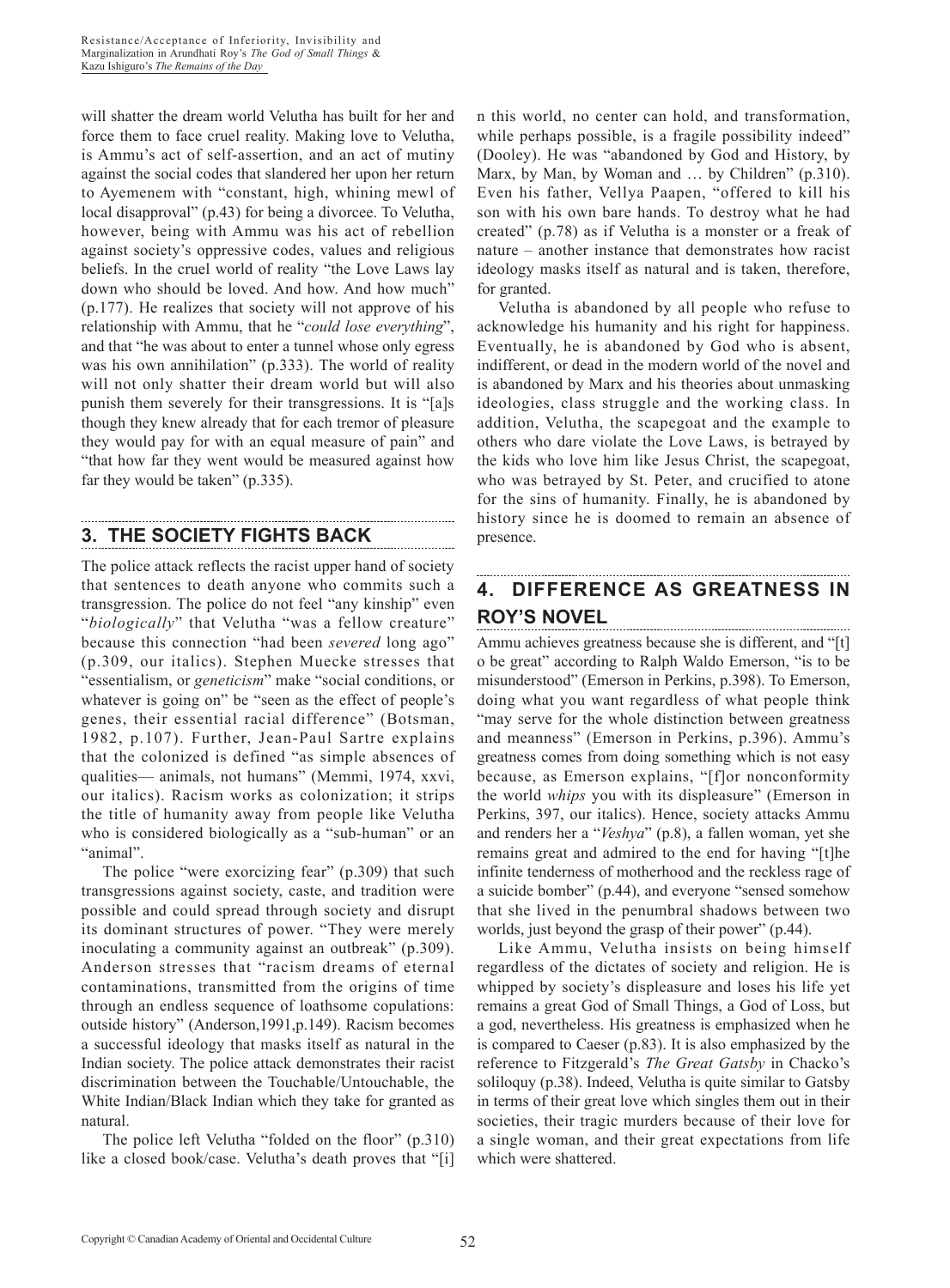# **5. STEVENS & THE COLONIZED'S MENTALITY**

Unlike the defiant and admirable Velutha and Ammu, Kazu Ishiguro's Stevens is totally submissive and against change. One might wonder how Stevens, an *English* butler, is contrasted to Roy's *Indian* Ammu and Velutha. Randall Bass, explains that Stevens is an "Ideal Colonial Subject", and that the novel's focus on "the code of service and servitude is as an individualized model for the relationship between the colonizer and the colonized". Further, he claims that according to a certain critic, the interaction between the upper class (Lord Darlington) and the lower class (Stevens) "duplicates very precisely England's relationship to its colonies" and that "Stevens' private tragedy is precipitate by what Albert Memmi … terms the cruel 'hoax' by which the colonizer or master ensures that the servant exists 'only as a function of the needs of the colonizer, i.e. be transformed into a pure colonized'" (MLS 3 in Bass). Furthermore, Carla Guttmann mentions the "120,000 Egyptians who died in forced labor while digging the Suez Canal in 1854" and claims that "the Egyptians realized the high price they paid due to colonialism, so too does Mr. Stevens confront the sacrifices that he has made by succumbing to the system of hierarchy within English tradition." In addition, she suggests, "[t]he awakening to the meaning of his life allows Stevens to receive some retribution for his suffering, although the traces of colonialism and imperialism cannot, for Stevens nor for the Egyptians, be fully erased" (Guttmann). Clearly, Guttmann is establishing a link between Stevens, a colonized English butler, and the Egyptians – a matter that indicates that class as an ideology overlaps with racial, and therefore, colonial ideology.

Indeed, *The Remains of the Day* projects the problematic of identity in post-war/post-imperial England, and, more particularly, the impact of the imperialist hegemonic ideology, tradition, dictates of class formation, and racism on the lives of its characters. It has remarkable implications of our assumptions about identity, including theories of the self, the ways dominant ideology and the dictates of class-formation and societal institutions are equally implicated in the construction of identity and damage of selfhood. According to Jonathan Rutherford, "[i]dentity marks the conjuncture of our past with the social, cultural, and economic relations we live within... Making our identities can only be understood within the context of this articulation in the intersection of our everyday lives with the economic, [social], and political relations of subordination and domination" (Rutherford, 1990, pp.19-20). The question of identity is inseparably interlinked with the patterns and ways we choose for communication. Through our reaction/interaction, subordination, internalization, and/or resistance to societal, cultural norms and their agencies, the complex structuring of our identities is created. In this way, identity is a question of either coercive or voluntary selfpositioning against our surroundings. Stuart Hall states: "[I]dentities are the names we give to the different ways we are positioned by, and position ourselves within, the narratives of the past**"** (Hall, 1954, p.225). In their turn, Morley and Robins claim that identity can be identified as "responsive and reactive to the controlling stimulus of communications" (Morley et al., 1990, p.356). In *The Remains of the Day*, Ishiguro dramatizes such notions of identity, disrupts the validity of conformist identity, and then calls into question the so-called "true identity," pointing to a reconsideration of the self in his/her quest for self-realization.

Stevens, the protagonist, undergoes a painful process that leads to self-realization. The threads of Stevens' problematic identity start with his entrapment in a professional position and his absolute submission to its dictates in the affluent imperialist setting of Darlington Hall, where he is positioned for over thirty five years so that his identity as a butler is constructed in and through a chain of power relations that ultimately lead him to lose his subjectivity. Mr. Farraday's encouragement to take a break indicates his protest of the latter's objectifying entrapment in Darlington Hall. He denounces Stevens: "I don't expect you to be *locked up* here in this house all the time … take the car and drive off somewhere for … a break" (pp.3-4, our italics). Stevens' response to this offer indicates his passive internalization of the professional context that has determined his identity as one of confinement and immobility. To him, Darlington Hall is a source of comfort and satisfaction. The suggestion does not bring any sense of happiness or freedom to Stevens who maintains: "Although we did not see a great deal of the country in the sense of touring the country-side … did actually 'see' more of England than most, placed as we were in houses where the greatest ladies and gentlemen of the land gathered" (p.4). Obviously, he accepts his limitation to the confines of professional duties.

Yet, Stevens complicates this passive position further by imbuing it with self-delusion as he emphasizes: "It has been my privilege to see the best of England over the years, sir, within these very walls" (p.4). Self-deception is what creates barriers to his self-awareness as a prisoner of professionalism. He does not realize that he has imprisoned himself all these years, as suggested by "within these very walls". Such a self-deceptive recognition of his entrapment in Darlington Hall, however, might function as a subconscious attempt/form of coping or self-defense. He wants to avoid the pain and anxiety of sacrificing himself, personal emotions**,** and independence to the robot-like professional status. To Maslow, self-deception is essential for psychological stability that helps people soothe the frustrations of life. He claims that we deny reality and practice self-deception because "we tend to be afraid of any knowledge that would cause us to despise ourselves or to make us feel inferior, weak, worthless, evil, shameful"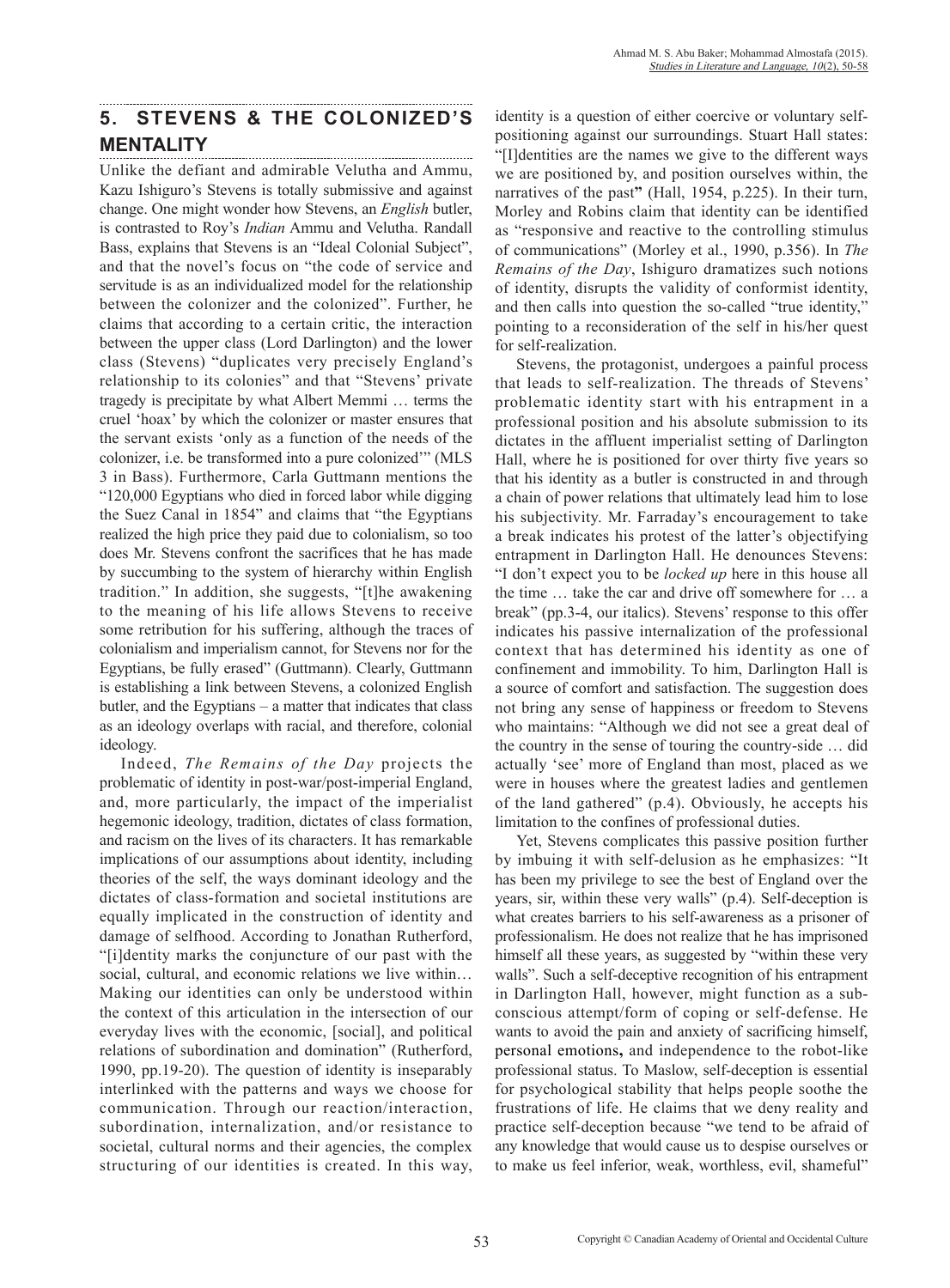(Maslow, 1962, p.57). It is such a psychological equilibrium through which Stevens attempts to attune himself to the permanent self-delusion and denial that his dwelling in Darlington Hall is a residence in a place that "resembles a prison cell," as Miss Kenton comments (p.174).

However, Stevens' self-deception enacts his fixation and skepticism. Fixed identities are characterized by distinctive attributes such as the incapability of behavioral modification, self deception and the reluctance to change which are closely related constructs of identity. Caldwell suggests: "Self deception is a denial of the duty owed to the self when it causes an individual to avoid confronting the need to modify one's behavior" (Caldwell, 2010, p.397). Being so constructed by self-deception and so traditionally defined, Stevens announces, "Now naturally, like many of us, I have a reluctance to change too much of the old ways" (p.7).

#### **6. STEVENS' SUPEREGO & FATHERLY AUTHORITY**

In fact, to Stevens, any desire for change is considered as if it is coming from the Devil himself, and must therefore, be immediately dismissed. His superego is not driven by religious feelings but by professional dictates and was constructed in childhood by the influence of his formidable (fearsome) father. To Freud, the superego is early furnished as a representation of the parental authority on the human psyche that remains deeply seated in an individual's self. He claims that it "contains the double-bind demand of 'you ought to be like the father" and that it "retains this character of the father" (Freud, 1964, p.172). The influence of parental authority on the child's superego is particularly interesting in this memoir as it escalates between ellipses and excess of detail, and between the said and the unsaid. As Macphee remarkably states: "What the narrator considers significant or revealing is usually not so, while what goes unmentioned or is quickly dismissed often provides the most penetrating insights into Stevens's disconsolate condition" (Macphee, 2011, p.195).

Indeed, one can hardly miss Stevens' subtle fear of his father's bullying figure. In his narration of Father's defense of Mr. Silver against the insults made by his drunken guests, Mr. Smith and Mr. Jones, Stevens explains that Father stopped the two guests' "heinous insinuation against his employer" by his "imposing physical force" (p.40) and "unassailable … figure" (p.40). Stevens asserts: "I can well imagine how he must have looked that day, framed by the doorway of the vehicle, his dark, severe presence" (p.40) should have silenced the unruly Mr. Smith or Mr. Jones to mutter "I suppose we were talking a little out of turn there. It won't happen again" (p.40). Fear of the overbearing father underlines Stevens' comment and his references to this incident.

Father is perceived as a fearsome guy with whom Stevens needs to maintain obedience, silence, and submission. The very details in which Stevens' relationship with his father is described signal such traits on Stevens' part. In the early phase of their relationship, Stevens appears as a mere passive recipient of the internalizing dictates Father repeatedly preaches with regard to the ideal English butler. It is clear from the beginning that Stevens absorbs the ideals of professional dignity including unquestioned service/loyalty to the employer, suppression of personal emotions, and devout care of the employer's private time, serenity, or interest from his father.

Stevens explains that he early absorbs the concept of dignity in childhood through his father's repeated anecdote of the English butler facing a tiger in India which to Stevens, made his father "thus distinguished" and through which he "may… onvey [his] idea of what 'dignity' is". He would listen to it as "a child, and then later… as a footman under his supervision" (p.36). Stevens' process of acquiring dignity is well enacted in early childhood by his father. Father loads Stevens with the burden of the strict requirements appropriate to a great butler, and so fixes the rigid pattern of his professional life that he conceptualizes dignity "to do crucially with a butler's ability not to abandon the professional being he inhabits" (p.43), "not be shaken out by external events" (p.43), be they emotional, personal, "surprising, alarming or vexing" (pp.43- 44). Again, Father, as mentioned before, out of being an intimidating figure and imposing presence, sets in motion the rigid and impassive pattern of life Stevens should live.

In following this pattern to professionally advance himself, Stevens turns out to be so repugnantly professional that he cannot even find time to soothe his father on deathbed during the 1923 international conference in Darlington Hall. Miss Kenton reproves him for his impassivity towards the dying father: "You had better come and see him … or else you may deeply regret it later" (p.108). Stevens has, in fact, lost the natural personal feeling towards his father for professional duty. Instead of standing by his father at this very critical moment of his life, he prefers to fetch a doctor to help M. Dupont, the French deputy, who suffers from swollen feet" so as not to let his father down (p.111). Stevens' reaction invokes Freud's assessment of the superego as a manifestation of fatherly authority, "the double bind demand of 'you ought to be like the father'" (Freud, 1964, p.172). At this very situation, Stevens tries to duplicate his father, during his service at Loughborough House, who concealed his personal feelings toward the General, who was responsible for killing Leonard, Stevens' brother, in the Southern African War (p.43). Father's emotional suppression is understood by Stevens as "the personification ... of dignity" (p.43), an example to be seriously followed.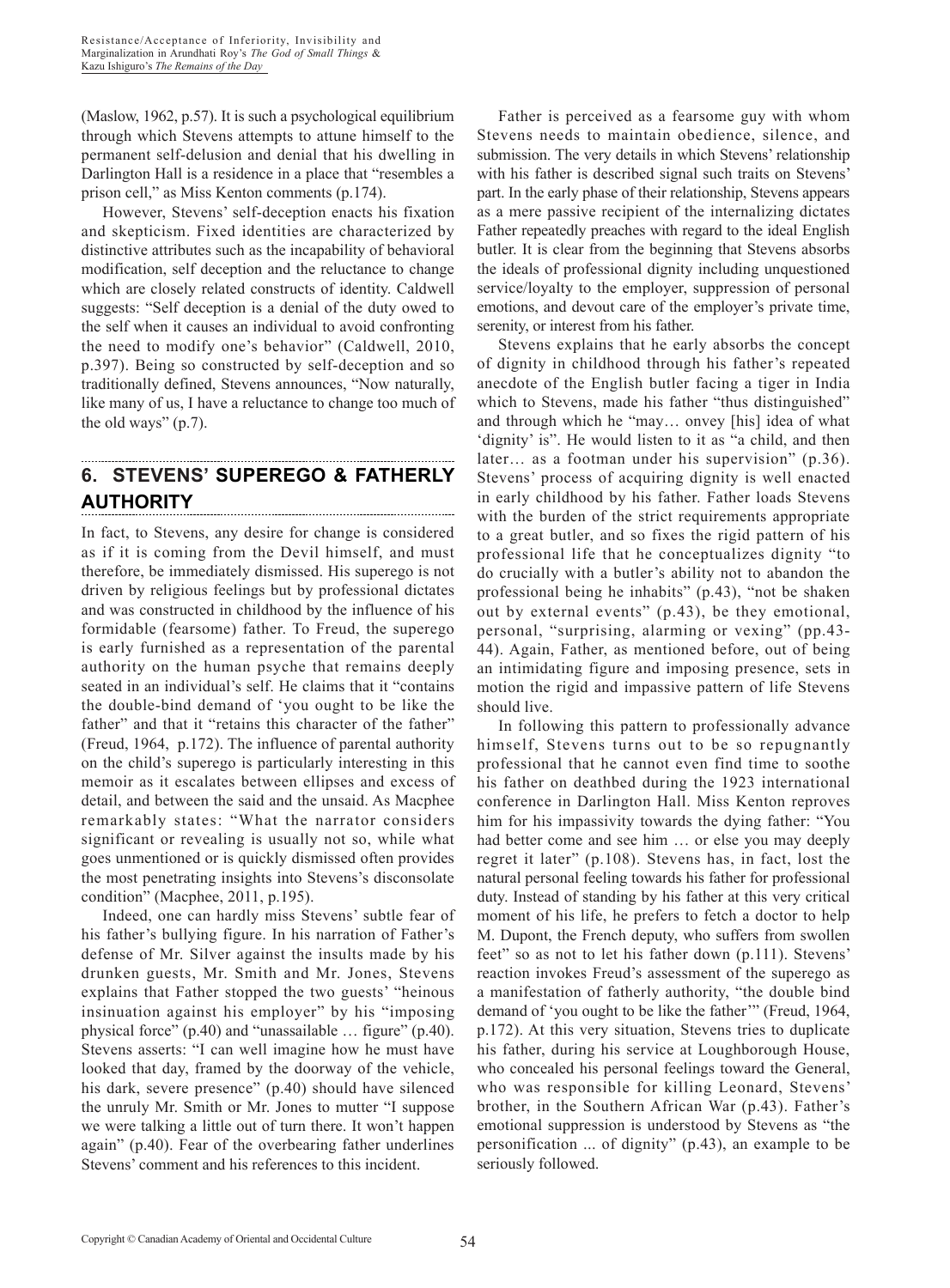Indeed, Stevens recollects this situation as an enacting factor in his quest for fulfilling the requirements of professional dignity by imitating his father who becomes "the personification itself, of what the Hayes Society terms 'dignity'" (p.43). Stevens' acting like father, and then as a deadly professional butler enables us to understand the sense of excitement/pride and the "large sense of triumph" he retrospectively feels while recollecting his emotional suppression and dedication on the day of his father's death at Darlington Hall because he "did perhaps display… a dignity worthy of someone like Mr Marshall- *o r* … *my father*" (pp.114-115, our italics). For Stevens, the fac t that his father is remarkable for suppressing personal feelings for professionalism fosters in his mind the urgent demand, and in his heart the later retrospective thrill, that he should duplicate him on that day. Stevens and his father are both men whose senses of professional impassivity and professionalism make them equal to the great English butler, Mr. Marshall.

Ishiguro, however, plays ironically with Stevens' triumph-based identification with his father. Its subtleties are effectively alluded to in a scene where Stevens' father appears to be feeling true remorse for making Stevens like him, namely, a robot-like butler. Having recognized that he has been consumed by forty five years of deadly professional service, where "[t]he only times ...[He] could be found in his room were first thing in the morning and last thing at night" (p.67), and is now insignificant, seriously ill, lying on death bed in a very small and stark room, like "a prison cell' (p.67) without being well recognized by his employer, Lord Darlington, Stevens' father regrets rearing his son to be his replica: "I hope I have been a good father to you. I suppose I haven't" (p.101). Such a regretful statement makes apparent the meaning of Lord Darlington's objectifying view of his employees, in general, and Stevens' father, in particular, when he announces to Stevens that: "There's no question of your father leaving us...Your father's days of dependability are now passing" (p.65). Opportunism and objectification have been central to Lord Darlington's view of his servants. Despite his dedicated professionalism in his early service, Stevens' father is seen as a disposable object whose worth is only appreciated in terms of functionality. In addition, Lord Darlington's order to Stevens affirms the marginal status of Stevens' father as a human being and reinforces the myth of professional dignity he early introduces to his son— a point that makes his remorse of making Stevens his replica genuine.

# **7. STEVENS' IDENTITY & CLASS CONSCIOUSNESS**

However, Ishiguro complicates his dramatization of identity by suggesting that it is shaped by multiple intersections of power such as ideology, and class. According to Marx, people's identity, "their doings, their chains, and their limitations are products of their consciousness" (Marx & Engels et al., 1947, p.47). Central to Marxist view of "consciousness" is that it develops a hierarchical system that outlines role obligations, patterned behaviors, and modes of life that define individuals by giving them certain concepts, beliefs, and then actions. Accordingly, the gentry or upper class people are at the top of the societal class structure, where they act as authority and naturally intellectual leading figures, whereas the working class people reside below them to act as subordinate and dependent. Marx deems:

The ideas of the ruling class are in every epoch the ruling ideas ... he individuals composing the ruling class possess among other things consciousness ... in a country where ... ourgeoisie are contending for mastery ... proves to be the dominant idea and is expressed as an 'eternal law. (Marx & Engels et al., 1947, p.64)

Stevens' conceptualization of class consciousness correlates with such a Marxist view. Stevens cannot be free from the dominance of the ruling class ideology in his society. Instead, he accepts his subordinate role to serve its interests and internalizes its false views of the world as if they were an "eternal law."

In fact, Stevens' identity signifies within a network of obligations to the inherited assumptions that designate the bourgeoisie as naturally superior to the common/working class people as well as the best intellectual guardians of civilization and humanity. For Stevens, Lord Darlington is the unquestioned master whom he sees as having a natural right and intellectual faculties to exercise absolute authority to decide the future of common people. His pride of serving Lord Darlington underlines such an imaginary belief: "For we ... harboured the desire to make our own small contribution to the creation of a better world, and saw that ... [T]he surest means of doing so would be to serve the greatest gentlemen of our times in whose hands - civilization had been entrusted"  $(p.122)$ .<sup>1</sup> He boastfully continues: "I myself moved ... from employer to employer ... being aware that these situations were incapable of bringing me lasting satisfaction—before being rewarded at last with the opportunity to serve Lord Darlington" (p.122). Here, Stevens' utterances are very disturbing for they suggest that the authoritative advantage of gentry to rule

<sup>1</sup> Actually, Darlington Hall serves as a miniature of UN Security Council. The type of meetings in the Hall reflect the serious meetings that take place within the United Nations during times of war conflict. The reference to the Suez Canal war which is discussed within the walls of Darlington Hall is a case in point. Stevens' role within the walls of Darlington Hall where the fate of non-European countries is being decided becomes similar to the role of third world countries that are dependent on the European World for their livelihood and their future. Stevens reference to the noble mission of colonial England and its agents as one of "furthering the progress of humanity" (120) makes him more like a subordinate person who accepts his role as a colonized and believes in the benefits of colonization and in its "noble mission" which Conrad refers to in *Heart of Darkness* and which supposedly attempts at "weaning those ignorant millions from their horrid ways" (Conrad, 15).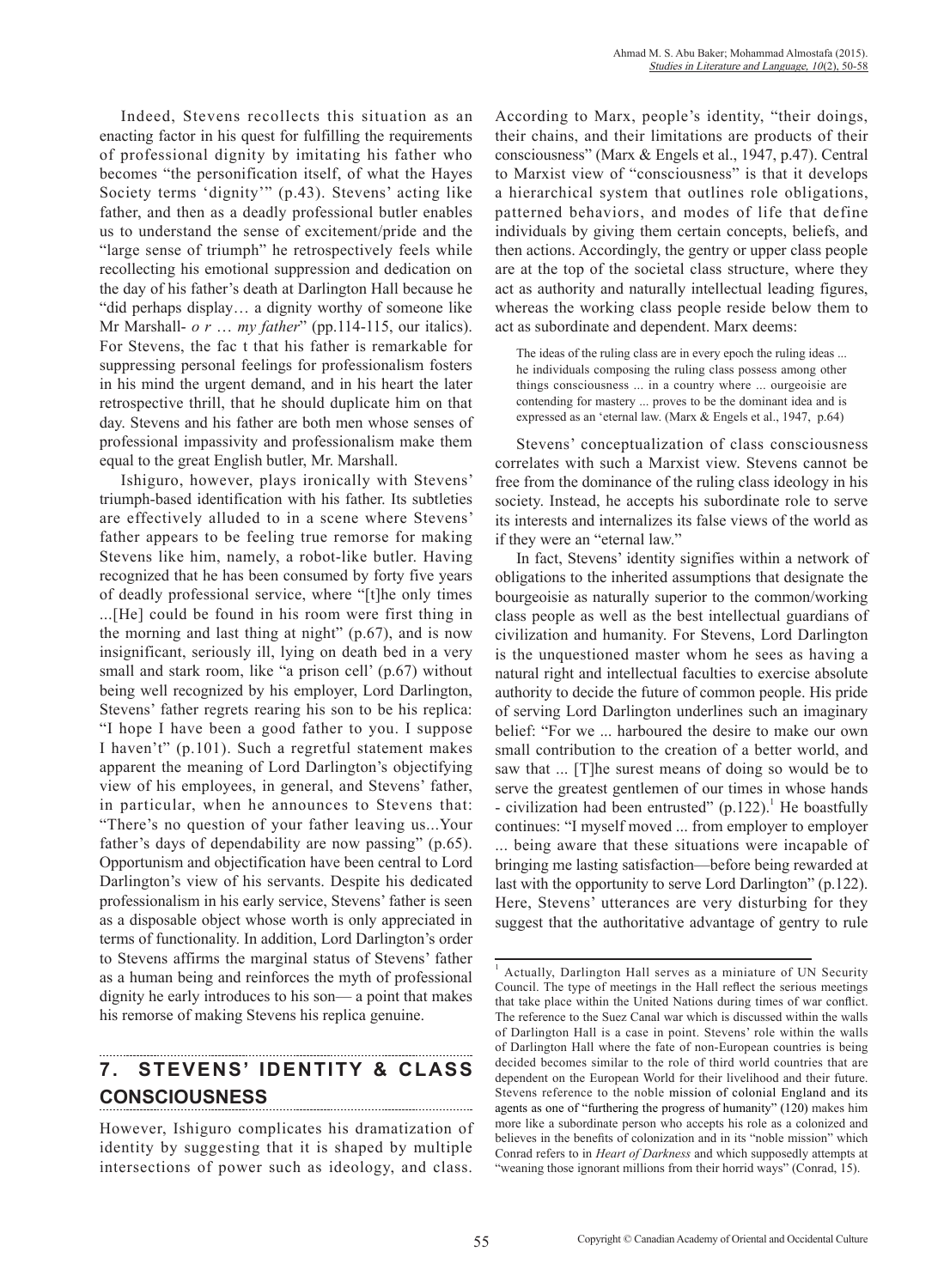or to be served is no more than a reference to an "essential" truth. Stevens' recognition of the class hierarchy as a category is a natural societal phenomenon in which gentry and working class are defined appositionally in veiling terms that produce intellectual and power differences between them as natural ones. The keywords in Stevens' mindset is that he naturally perceives himself as a subordinate man whose small participation in the creation of "a better world" (p.122) can only be enacted by serving gentry as suggested by "[T]he surest means of doing so…" (p.122).

In his obsession with the superiority of gentry, Stevens truly remains the prisoner and then the agent of enacting its power. As Foucault argues: "Power must be analyzed as something which circulates, or as something which only functions in the form of a chain . . . Power is employed and exercised through a net like organization . . . Individuals are the vehicles of power, not [only] its points of application" (Foucault, 1980, p.98). Stevens' view that the question of deciding the nation's great affairs as something specific to true gentlemen is very telling of the role he plays in naturalizing and empowering the superiority of gentry. In response to Harry Smith's view of people's righteousness to form opinions of high political affairs, Stevens asserts: "Let us establish this quite clearly: a butler's duty is to provide good service. It is not to meddle in the great affairs of the nation. The fact is such great affairs will always be beyond the understanding of those such as you and me" (p.209). As such, Stevens does not simply become the recipient of gentry's natural authority, but the agent who enacts its power thus leaving him entrapped within a traditional role that cannot be changed and which leads him to deem any thought of going against the ruling class Satanic. Hence, Stevens' superego is shaped by both professionalism and by his belief in Class Distinction which explains his feelings of guilt when the country Doctor exposes him as a butler not as a gentleman as peasants initially mistake him to be. Stevens announces: "I must confess, my overwhelming feeling on hearing this was one of relief. 'I am … the butler of Darlington Hall … It was not my intention to deceive anyone" (p.218). The word "confess" reveals his guilt, and the "relief" he feels upon the confession exposes the satisfaction of his superego.

# **8. STEVENS' CONFORMITY, GUILT, & SELF-SACRIFICE**

In fact, Stevens' obsession against change which classifies as a sin in his world permeates this novel. When Miss Kenton comes into his pantry "bearing a vase of flowers 'to brighten things up'" (p.173), Stevens responds:

precisely the way I wish them ... [I]t is surely obvious that the butler's pantry must be the one place in the house where privacy and solitude are guaranteed. (pp.173-174)

Stevens' reaction is not only a blind devotion to strictly abide by professional duty and refusing change of any kind, but rather a demonstration of self-deception. This exaggerated fuss in the name of professionalism places him in the realm of being a flat/naive character whose professionalism becomes a shield that covers his lack of social interpersonal skills.

In fact, the pantry scene together with Stevens' recollection of the relationship with Miss Kenton also reveals the extent to which Stevens destroys his entity as a full character of personal and emotional feelings. As extreme conformity toward professionally-held beliefs grows in Stevens, he sacrifices himself emotionally so that towards the end of the novel he regrets the loss of his only potential love, namely, Miss Kenton: "Why should I not admit it? … [M]y heart was breaking … It is too late to turn back the clock" (p.252). Ishiguro calls into question the significance of re-evaluating the traditionally and professionally accepted principles of English society by dramatizing the emotional consequences of the decision to comply with these principles.

The ardent effort Stevens displays to stop Miss Kenton's first sign of emotional and sexual interest in him, or to deny his desire/love for her emphasizes the professional and traditional doctrines that create demands which make the circumstances of developing a love relation impossible. Miss Kenton attempts to take a chance on Stevens' conduct of what seems to be mind sex to exhibit her sexual and emotional interest in him while he was reading ""a sentimental romance"" (p.176) from a book which he regards as a source of gaining "enjoyment" (p.177).

At this precious private moment of Stevens' engrossment in reading the book, Miss Kenton attempts to tempt him by approaching him; "very gently" releasing the book from his hands, "practically one finger at a time" (p.176), and seductively whispering: "[I]t isn't anything so scandalous at all. Simply a sentimental love story' (p.176). Stevens fervently resists such a temptation when he confirms that he "judged it best to look away while she did so" yet due to her proximity, he could only look away by "twisting" his "head away at a somewhat unnatural angle" and then "showing Miss Kenton out … quite firmly" (p.176). Stevens' failure to emotionally/sexually respond to Miss Kenton reflects Freud's conceptualization of guilt as a conflict between the ego and the superego (Freud, 1964, p.61, 132). To resolve it, Stevens suppresses his instinctual impulses in compliance with the demands of superego that dictate him to conceal his personal feelings.

Unwilling to consider that his behavior has been prompted by a guilt-oriented denial of his real self as an emotional and sexual being, he strives to convince himself

I had never allowed the situation ... he butler's pantry ... is ... not unlike a general's headquarters during the battle and it is imperative that all things in it are ordered- and left ordered — in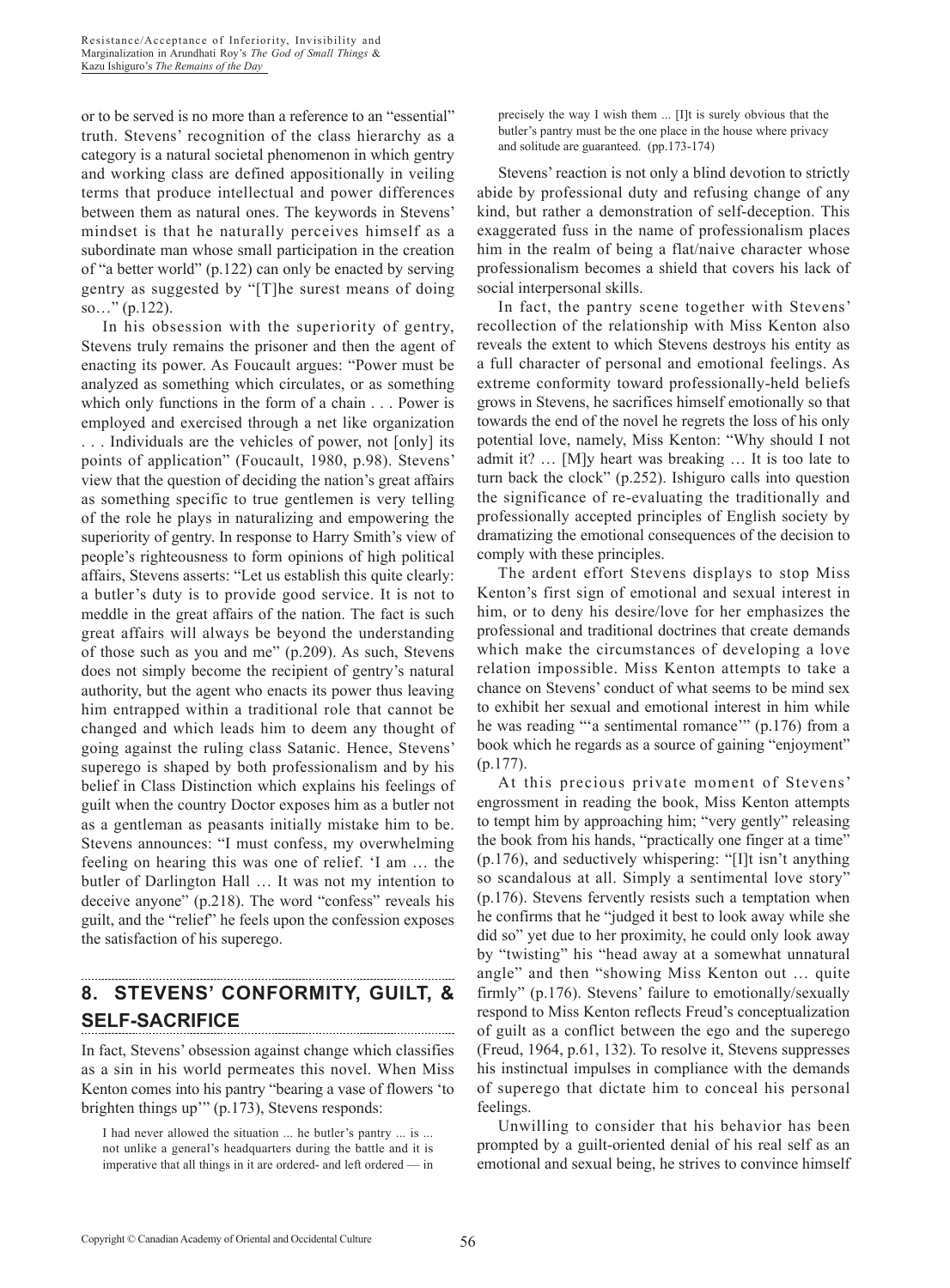that it has in fact been due to his commitment to the professional principle of dignity. Stevens explains:

[T]here was an important principle at issue ... at that moment Miss Kenton had come marching into my pantry... [A]ny butler who aspires at all to 'a dignity in keeping with his position', as the Hayes Society once put it, should never allow himself to be 'off duty' in the presence of others. (pp.177-78)

Stevens' denial of his real self for the superego, i.e. in this case, Hayes Society's regulations, that he is not willing to confront is particularly evident in the essence of Miss Kenton's conclusion as she vociferates: "Why, Mr Stevens... do you always have to pretend?" (p.162). By choosing to live an unnatural life, more robotic than human, Stevens is indeed pretending.

In this scene, Stevens compares his room to "a general's headquarters during the battle" (pp.173-74) with him of course being the general, and he maintains that "Miss Kenton had come marching into my pantry" i.e. walking like a soldier. This description renders the temptation scene as a battle between Stevens' id which is seduced by Miss Kenton's touch and his superego which compel him to twist his "head away at a somewhat unnatural angle" (p.176). The unnatural angle of the head is symbolic of Stevens' unnatural reaction to the seduction of Miss Kenton. He holds his front like a general would, and defeats the invader/intruder, Miss Kenton—an action that reveals the strength of his professional superego that is shaped by the Hayes Society which trains him, again like a soldier, to unplug his human feelings. Miss Kenton functions like the forbidden fruit which Stevens is tempted to eat but his superego proves to be stronger than her temptation. Stevens' reluctance to change and admit Miss Kenton into his personal life causes him to lose his only chance of happiness—a loss that later he regrets when he realizes that at the end of the day, what remains is basically nothing.

During the journey which Mr. Farraday urges him to take, Stevens goes down memory lane and starts looking back at the events that shaped his present self. This process of rethinking his identity makes him remember the chance to know/experience love that he had with Miss Kenton. Suddenly, after all these years, Stevens realizes that he is getting too old, and that he needs to have a life with Miss Kenton and stop living/wasting his life as a robot. Consequently, he starts driving towards Miss Kenton's house only to discover that she has moved on with her life. He has squandered his life and lost the sense of satisfaction he once enjoyed at Darlington Hall. In other words, Stevens, like a tragic hero, though he is unworthy of the title, has lost everything.

With this huge sense of loss in mind, one can reconsider Mr. Farraday's offer for Stevens to leave Darlington Hall in a new light. Mr. Farraday can be considered like Satan who brings change, or corruption as Stevens might regard it, to the paradise-like atmosphere of Darlington Hall. Leaving Darlington Hall was equivalent to the Great Fall of Adam from paradise. Stevens loses everything. He leaves from Darlington Hall only physically. Psychologically, he remains stuck within the walls of Darlington Hall. During the journey, Stevens can't stop thinking about the events that happened in Darlington Hall or his service to his lord. This goes to show that Stevens is still acting as a robot and is unable to appreciate the surrounding nature or to escape from the web of Darlington Hall. His mind has been molded over the years in such a way that his servitude to his lords is absolute and is always running in the background as malicious software.

## **CONCLUSION**

In conclusion, Velutha clearly suffers from racism because of his skin color and because of the caste-system which renders him an invisible Untouchable sub-human. He is murdered for violating the Love Laws. Nevertheless, he dies having really lived and enjoyed himself with Ammu who refuses being marginalized because of her gender and fights against society's dictates. In contrast, Stevens tries to find dignity and significance for his insignificant life through his service to Lord Darlington and his small contribution to help in the progress of the empire. At the end of the day, what remains for Stevens are his memories and his false sense of importance which he derived from his service to the empirical agents as a colonized who accepts being so. According to Conrad's Marlow, realization is "a moral victory", even if it comes too late (Conrad, 2002, p.107). Hence, Stevens' frustrated attempt at reshaping his identity and making sense of his life can be considered a moral victory. However, unlike Velutha who defies the dominant structures of power in order to assert his individuality and fight for his love, Stevens is helped/pushed by the structures of power embodied in Mr. Farraday to assert his individuality and be independent, but he fails to do so because he has become used to his servitude, and he fails to begin a new existence after all these years. He loses the chance to experience love with Miss Kenton and will eventually die without having lived.

## **REFERENCES**

- Anderson, B. (1991). *Imagined communities- reflections on the origin and spread of nationalism*. London: Verso.
- Arundhati, R. (1997). *The god of small things*. London: Flamingo.
- Bass, R. (2015, January 16). Stevens as an ideal colonial subject. Postimperial and postcolonial literature in English. Retrieved from http://www.postcolonialweb.org/ uk/ ishiguro/rodcolon1.html
- Botsman, P. (Ed.). (1982). *Theoretical strategies*. Sydney: Local Consumption Publications.